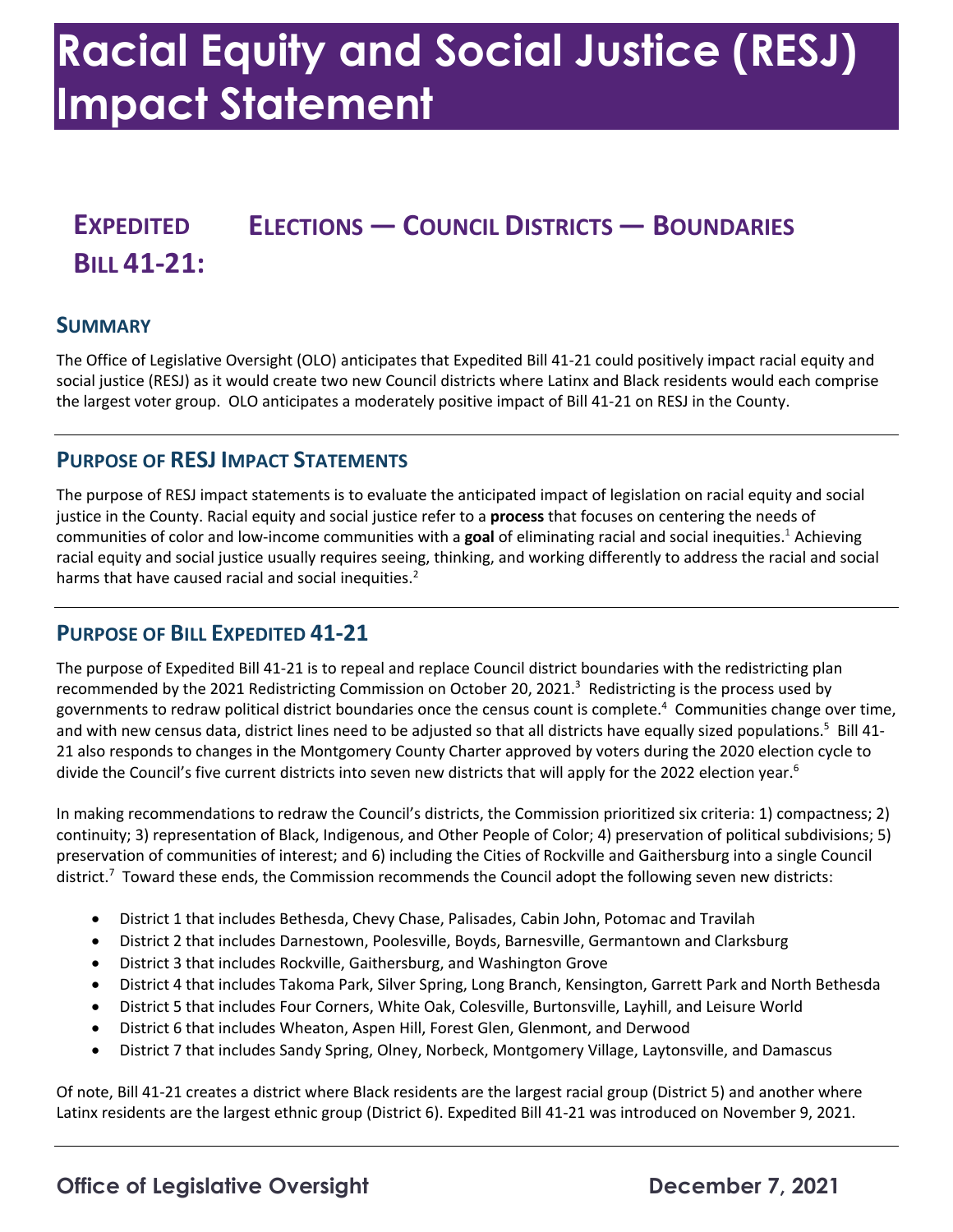# **VOTING RIGHTS, POLITICAL REPRESENTATION, AND RACIAL EQUITY**

 Understanding the impact of Expedited Bill 41-21 on racial equity and social justice requires understanding the historical context that shapes voting rights and political representation today. To describe this historical context, this section describes the historical drivers of racial inequities in voting rights, political representation and available data on disparities in political representation by race and ethnicity both nationally and locally.

 **Inequities in Voting Rights**. The role of voting and election administration in contributing to racial inequity is long- standing. The Constitution does not guarantee a right to vote but instead specifies who may not be excluded from voting. <sup>8</sup> States have been responsible for determining who is eligible to vote and throughout history, have used that power to suppress those without power and to uphold a racial hierarchy and other undemocratic systems of power.<sup>9</sup> As such, Black, Indigenous, and Other People of Color (BIPOC) have had an unequal voice in politics because they were denied the right to vote under Jim Crow laws, or because when able to vote, they had to pay poll [taxes.](https://taxes.10)<sup>10</sup> Racial gerrymandering has also been a common mode of disenfranchising and undermining BIPOC representation.<sup>11</sup>

 Race-based gerrymandering refers to drawing district lines to ensure White majorities while simultaneously suppressing the power of BIPOC votes and preventing BIPOC candidates from winning elections.<sup>12</sup> Following the passage of the Voting Rights Acts (VRA) of 1965, many jurisdictions redrew district lines to ensure White majorities.<sup>13</sup> While Thornburg v. Gingles set the precedent that explicitly race-based gerrymandering was prohibited through Section 2 of the VRA, the Supreme Court ruled in subsequent cases that drawing district maps that achieve the same outcome – disempowering voters of color – is permissible, as long as the intent was not explicitly racist.<sup>14</sup>

There are three methods for diminishing the voting power of BIPOC residents through racial gerrymandering:<sup>15</sup>

- Packing Putting all Black voters in one district so that their sole majority district is outvoted by all others;
- Cracking Spreading Black voters among all districts so they never have a majority in any of them;
- • Stacking Putting Black voters into one district that is still populated by enough White people to ensure Blacks can't form a majority.

 Overall, district lines can be drawn to keep communities of color together to enhance their ability to elect candidates of influence elected officials who are responsive to their needs. $^{16}$ color choice and to keep elected officials accountable or break them apart, diluting their political power to elect or

 **Inequities in Representation.** Since 1965, the number of elected officials of color has grown enormously. African Americans went from holding fewer than 1,000 elected offices nationwide to more than 10,000, Latinos from a small number of offices to over 6,000, and Asian Americans from under a one hundred documented cases to almost 1,000.<sup>17</sup> People of color, however, remain underrepresented in elected office due to both the legacy of systemic discrimination in voting rights and current efforts to suppress the BIPOC vote. In turn, BIPOC power and interests are diminished in the political sphere and BIPOC continue to be politically disenfranchised despite the Voting Rights Act.

The under-representation of BIPOC residents among elected officials is especially acute for Asian Americans. In 2020:<sup>18</sup>

- Asian Americans represented 6.1 percent of the U.S. population but only 0.9 percent of elected offices.
- Latinx residents represented 18.5 percent of the U.S. population but 3.3 percent of elected offices.
- Native Americans represented 1.3 percent of the U.S. population but 0.4 percent of elected offices.
- African Americans represented 13.4 percent of the U.S. population but 7.6 percent of elected offices.

# **Office of Legislative Oversight** 2 **December 7, 2021**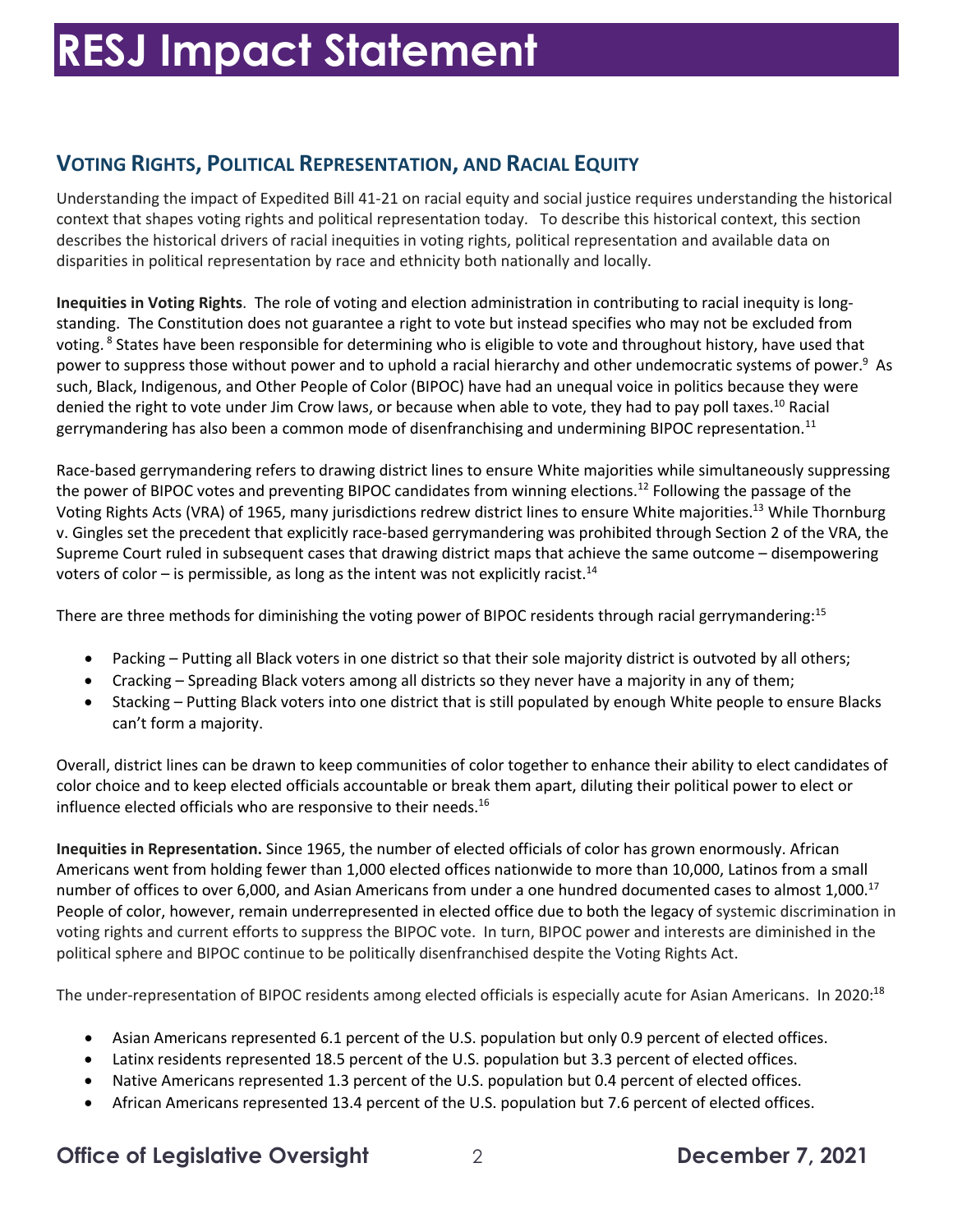• White Americans represented 60.1 percent of the U.S. population but 87.5 percent of elected offices.

 The over-representation of White people among elected officials in the U.S. is driven by the over-representation of White men in elected office. Whereas, in 2019, across the U.S.:<sup>19</sup>

- White men accounted for 30 percent of the population compared to 62 percent of all elected officials.
- White women accounted for 31 percent of the population compared to 27 percent of all elected officials.
- Men of color accounted for 19 percent of the population compared to 7 percent of all elected officials.
- Women of color accounted for 20 percent of the population compared to 4 percent of all elected officials.

 The representation of White men among elected officials varied by level of government: they accounted for 63 percent of members of Congress compared to 54 percent of statewide office holders in 2019.<sup>20</sup> The proportion of elected positions held by White women and BIPOC men and women also varied with the later having the lowest levels of representation among County level offices. More specifically, representation among elected officials for:<sup>21</sup>

- White women ranged from 15 percent (Congressional offices) to 30 percent (Statewide office).
- Men of color ranged from 6 percent (County level office) to 13 percent (Congressional office).
- Women of color ranged from 4 percent (County level office) to 9 percent (Congressional office).

 Because of the historical barriers faced by women and people of color in politics, most incumbent officeholders are White men.<sup>22</sup> The power of incumbency rather than electability is viewed as driver of the current skew by race, ethnicity and gender in political representation.<sup>23</sup> Of note, across all levels of office, 96 percent of incumbents won their 2020 primaries.<sup>24</sup> Moreover, in Congress, 97 percent of Congressional incumbents won their 2020 primaries.<sup>25</sup>

 *Local Data on Representation.* Representation on the County Council parallels some of the national patterns of inequities in political representation and diverges from these patterns as well. For example, when comparing the demographics of at-large Councilmembers to the 2010 census, there is parity by race and ethnicity. Data review shows that BIPOC residents accounted for half of the County's population in 2010 and half of today's at-large [members.](https://members.26)<sup>26</sup> Among district Councilmembers, there is less parity as BIPOC members accounted for two of five (40 percent) every district as demonstrated in Table 1. Further, two BIPOC Councilmembers currently represent Districts 2 and 4. [Councilmembers.](https://Councilmembers.27)<sup>27</sup> Yet, BIPOC representation among districts may be higher than expected as no single BIPOC group comprised the largest racial group for any district in 2010. Instead, White residents were the largest racial group for

| <b>Percent of Residents</b> | 2010 Census | 2011-15, American Community Survey |            |            |             |            |  |  |
|-----------------------------|-------------|------------------------------------|------------|------------|-------------|------------|--|--|
| by Race and Ethnicity       | County      | District 1                         | District 2 | District 3 | District 4  | District 5 |  |  |
| White (W)                   | 49          | 72                                 | 40         | 47         | 39          | 34         |  |  |
| Black (B)                   | 17          |                                    | 19         | 12         | 20          | 32         |  |  |
| Latinx (L)                  | 17          |                                    | 19         | 18         | 26          | 20         |  |  |
| Asian (A)                   | 14          | 12                                 | 18         | 19         | 12          | 11         |  |  |
| Other (O)                   |             |                                    |            | 6          | 16          | 12         |  |  |
| 2018 Council Members        |             | Friedson (W)                       | Rice (B)   | Katz (W)   | Navarro (L) | Hucker (W) |  |  |

Sources: Data from County Council, Urban Institute,<sup>28</sup> and Montgomery County Redistricting Commission, 2021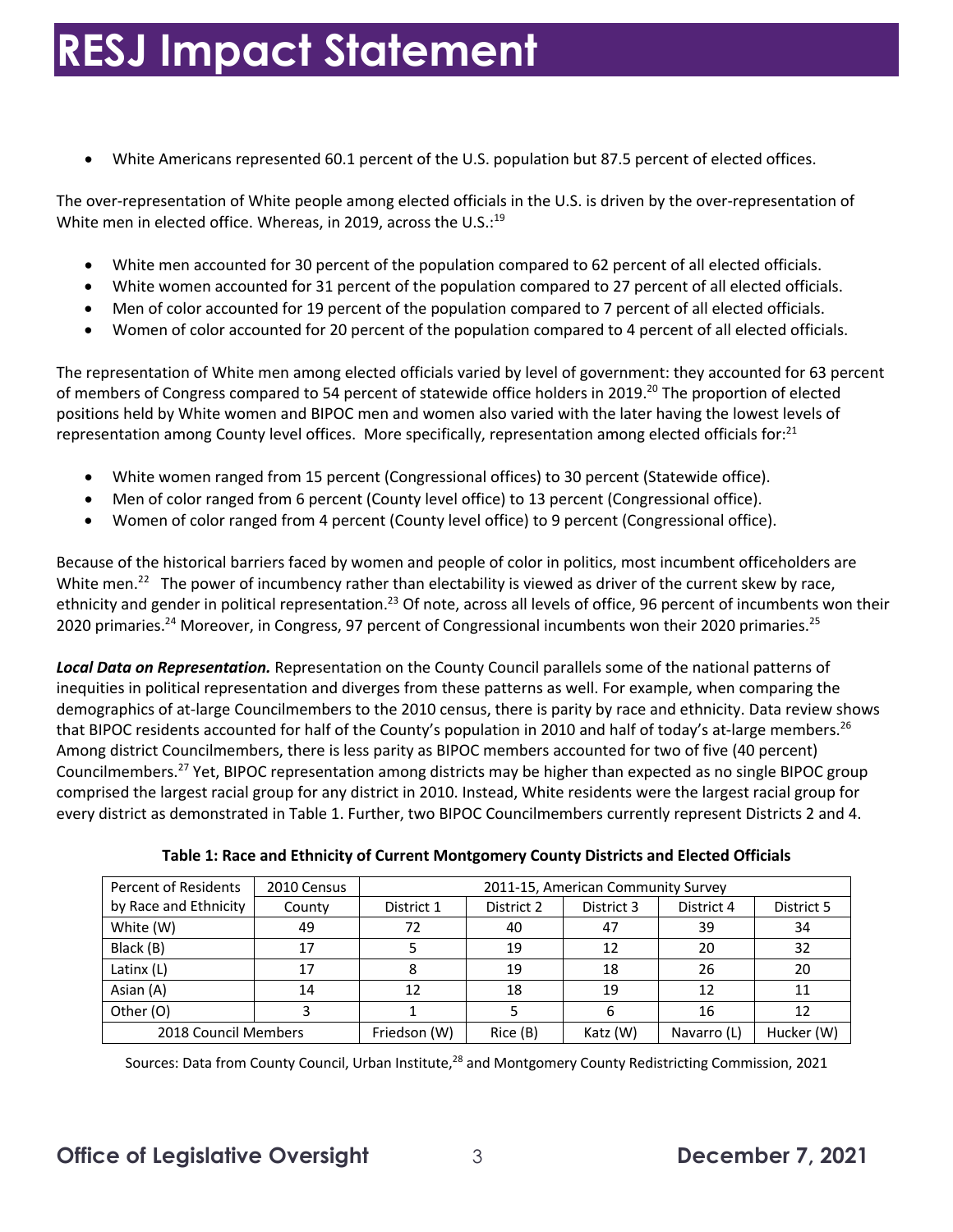Yet, aligning with national patterns, the overrepresentation of White men among Councilmembers is evident. When considering all current members of the Montgomery County Council and the 2010 census:

- White men were 24 percent of the County's population compared to 56 percent of [Councilmembers.](https://Councilmembers.29)<sup>29</sup>
- White women were 25 percent of the County's population compared to 0 percent of [Councilmembers.](https://Councilmembers.30)<sup>30</sup>
- Men of color were 25 percent of the County's population compared to 33 percent of [Councilmembers.](https://Councilmembers.31)<sup>31</sup>
- Women of color were 26 percent of the County's population compared to 11 percent of [Councilmembers.](https://Councilmembers.32)<sup>32</sup>

 Of note, the Council district map proposed by the 2021 Redistricting Commission provides an opportunity to increase the racial and ethnic diversity of the County Council as it includes the creation of two new districts where a single BIPOC group will comprise the largest racial group. More specifically, Black residents will comprise the largest racial group for a new District 5 located in the eastern flank of the County, and Latinx residents will comprise the largest ethnic group for a new District 6 that includes Wheaton and Aspen Hill. While White residents will continue to be the largest racial group in the County and will continue to be the largest racial group in five of the Council districts, the large shares of BIPOC any elected official from these districts meet their political and policy needs as residents of color. residents combined will account for a majority of residents in four of these districts and could caucus together to ensure

| Race and     | 2020 Census - Percent of Residents (Total Population) |            |            |            |            |            |            |            |  |  |
|--------------|-------------------------------------------------------|------------|------------|------------|------------|------------|------------|------------|--|--|
| Ethnicity    | County                                                | District 1 | District 2 | District 3 | District 4 | District 5 | District 6 | District 7 |  |  |
| White        | 40.6                                                  | 65.5       | 33.9       | 38.3       | 44.3       | 28.0       | 29.9       | 42.7       |  |  |
| <b>Black</b> | 18.2                                                  | 4.9        | 19.4       | 13.7       | 20.9       | 36.7       | 16.9       | 15.6       |  |  |
| Latinx       | 20.5                                                  | 8.0        | 17.5       | 22.8       | 19.5       | 18.4       | 35.6       | 22.2       |  |  |
| Asian        | 15.3                                                  | 15.8       | 23.8       | 19.8       | 9.5        | 11.7       | 12.2       | 14.0       |  |  |
| Other        | 5.5                                                   | 5.8        | 5.4        | 5.4        | 5.8        | 5.1        | 5.3        | 5.5        |  |  |

#### **Table 2: Racial and Ethnic Composition of Proposed Montgomery County Districts**

Source: Montgomery County Redistricting Commission, 2021

# **ANTICIPATED RESJ IMPACTS**

 Understanding the impact of Expedited Bill 41-21 on racial equity and social justice requires understanding the stakeholders most likely to be impacted by the bill. While redistricting impacts every voter in Montgomery County, all residents and other stakeholders will be impacted. This RESJ statement focuses on the impact of Expedited Bill 41-21 on two sets of stakeholders - BIPOC residents and BIPOC candidates – as follows:

 • *BIPOC residents.* Advancing racial equity and social justice require that the communities most impacted by inequities help shape the future. District-based elections also gives residents in BIPOC communities, whose votes can be diluted at the County level, more voting power.<sup>33</sup> The 2021 Redistricting Commission's recommendations based on the 2020 Census and changes in the County Charter to create seven districts increases BIPOC representation in each Council district and create districts where single BIPOC groups will comprise the largest share of district residents. OLO anticipates that Bill 41-21's recommended changes to the Council district map will enhance the political power of BIPOC residents so their increasing share of the County's populace is actualized in increased political power and partnership with elected officials to address persistent racial and social inequities.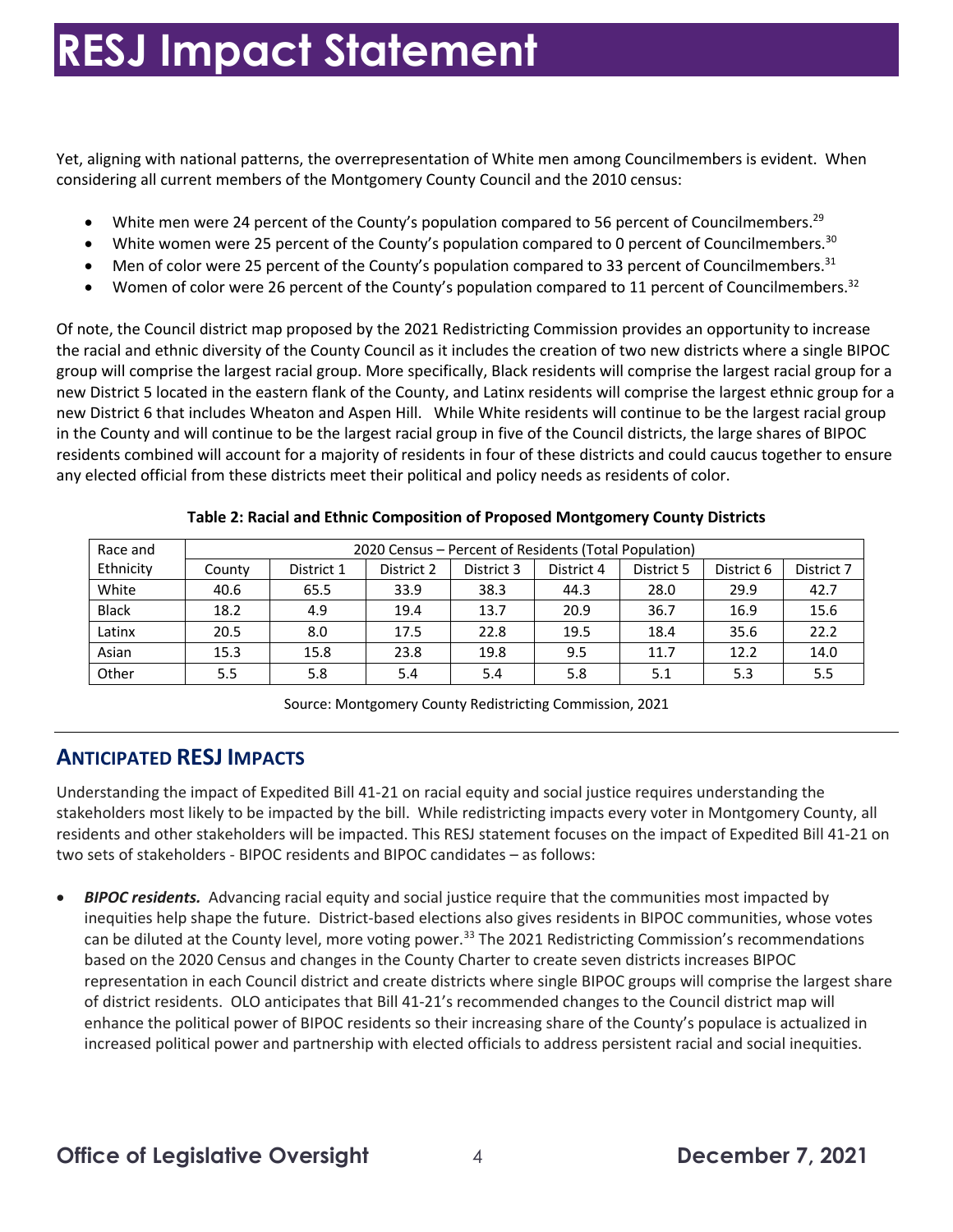increasing the diversity of elected officials.<sup>34</sup> District-based elections often increase the diversity of the candidate pool for local office as candidates run specifically in their district rather than campaigning at the County level. As such, OLO anticipates that the Redistricting Commission's recommendations to change the Council district map will • *BIPOC candidates.* District-based elections as compared to at-large elections are viewed as a best practice for increase the likelihood that BIPOC candidates will run for County Council, particularly among Council districts.

 Overall, OLO finds that the Redistricting Commission's recommendations to revise Council districts to increase their BIPOC representation will improve racial equity and social justice in the County as it will increase the power of BIPOC residents to hold elected officials accountable for prioritizing racial equity in their decision-making and enhance the opportunity for BIPOC candidates to be elected. Given the scope and influence of the Council's decision-making, OLO anticipates a moderately positive impact of Expedited Bill 41-21 on racial equity and social justice in the County.

#### **RECOMMENDED AMENDMENTS**

 The County's Racial Equity and Social Justice Act requires OLO to consider whether recommended amendments to bills aimed at narrowing racial and social inequities are warranted in developing RESJ impact statements.<sup>35</sup> OLO finds that Expedited Bill 41-21 could narrow racial and ethnic inequities across the County. Consequently, this RESJ impact statement does not offer recommendations.

#### **CAVEATS**

 Two caveats to this racial equity and social justice impact statement should be noted. First, predicting the impact of and other factors. Second, this RESJ impact statement is intended to inform the legislative process rather than determine whether the Council should enact legislation. Thus, any conclusion made in this statement does not represent OLO's endorsement of, or objection to, the bill under consideration. legislation on racial equity and social justice is a challenging, analytical endeavor due to data limitations, uncertainty,

# **CONTRIBUTIONS**

Dr. Elaine Bonner-Tompkins, Senior Legislative Analyst, drafted this RESJ impact statement.

- <sup>11</sup> Olivia Snarski et al.
- $12$  Ibid
- $13$  Ibid

 $1$  Definition of racial equity and social justice adopted from "Applying a Racial Equity Lends into Federal Nutrition Programs" by Marlysa Gamblin, et.al. Bread for the World, and from Racial Equity Tools <u>https://www.racialequitytools.org/glossary</u><br><sup>2</sup> Ibid  $2$  Ibid

<sup>&</sup>lt;sup>3</sup> Montgomery County Council Bill 41-21, Elections - Council Districts - Boundaries, Introduced on November 9, 2021

 $<sup>5</sup>$  Ibid</sup> <sup>3</sup> Montgomery County Council Bill 41-21, Elections – Council Districts – Boundaries, Introduced on November 9, 2021<br><sup>4</sup> Advancement Project California, Redistricting as a Means for Equity and Community Empowerment, Octobe

 $6$  Ludeen McCartney-Green, Memorandum to County Council on Expedited Bill 41-21, Elections – Council Districts – Boundaries, November 4, 2021

<sup>7 2021</sup> Redistricting Commission report included as attachment to McCartney-Green memorandum

<sup>&</sup>lt;sup>7</sup> 2021 Redistricting Commission report included as attachment to McCartney-Green memorandum<br><sup>8</sup> Olivia Snarski, Dana Waters, Sara Boukdad, Gianna Judkins and Ellen Medlow, Cities Vote: Municipal Action Guide, Race Equity Voting in 2021 and Beyond, National League of Cities 2020

 <sup>9</sup> Ibid

<sup>&</sup>lt;sup>10</sup> Emily Badger, Why big spending on political campaigns makes racial inequality worse. The Washington Post, December 14, 2014<br><sup>11</sup> Olivia Snarski et al.<br><sup>12</sup> Ibid